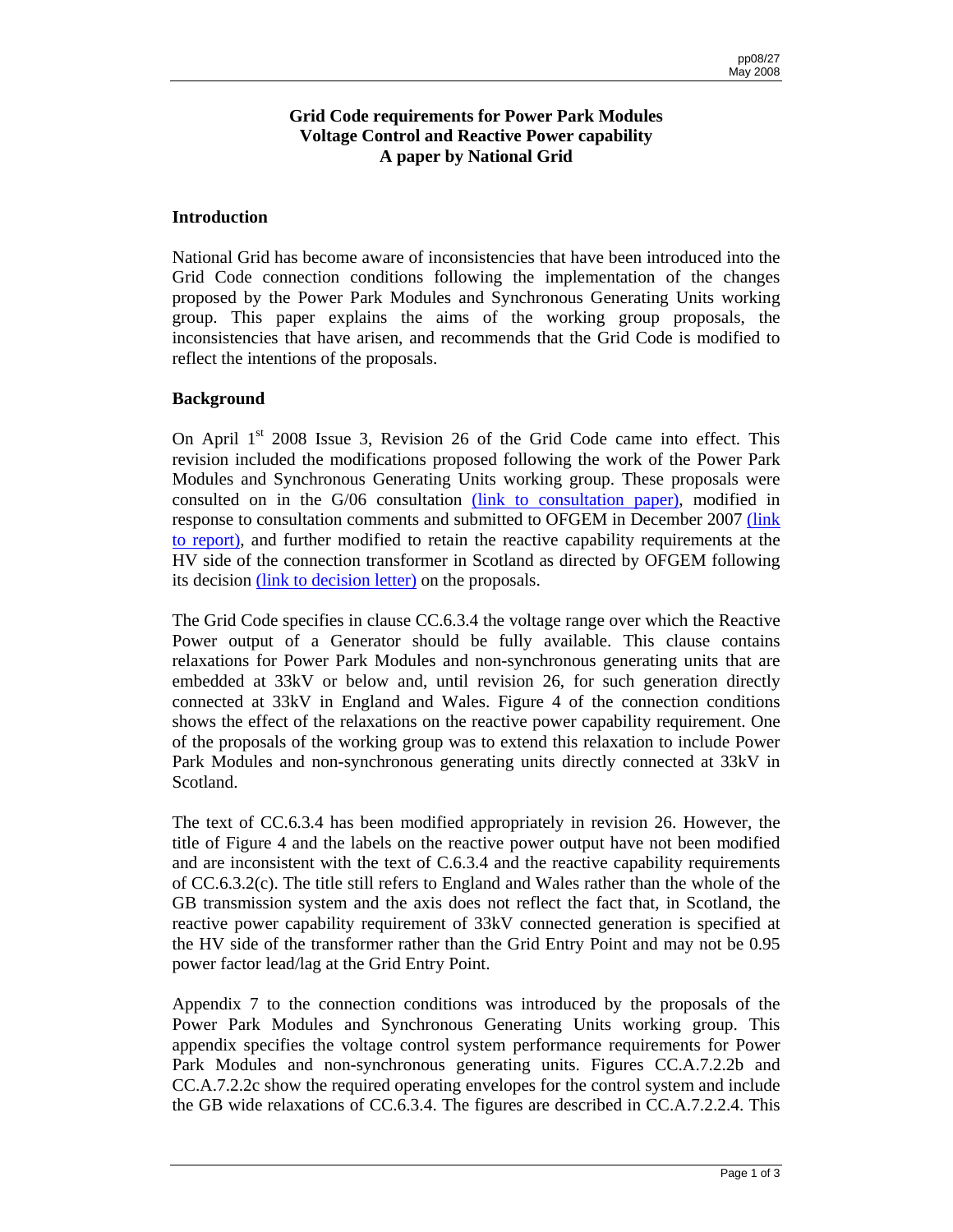clause only applies the relaxations to England and Wales, and not Scotland. This is not consistent with the recommendations of the working group and the Authority decision.

Clause CC.A.7.2.2.7 specifies the reactive capability requirements for Power Park Modules, DC converters and non-synchronous generating units. It aims to ensure that reactive compensation plant is not switched out if the voltage becomes very high or very low. As the reactive power output of compensation equipment often depends on voltage, the requirements of this clause are specified in terms of reactive current rather than reactive power. The last sentence of the clause incorrectly refers to leading Reactive Power rather than leading reactive current.

## **Proposed Grid Code changes**

NGET propose to modify the connection conditions of the Grid Code to ensure they consistently reflect the proposals of the Power Park Modules and Synchronous Generating Units working group and the Authority decision. The Code changes are shown in the appendix and can be summarised as follows:

- The title of Figure 4 refers to the Grid Entry Point rather than the Grid Entry Point in England and Wales
- The reactive power axis labels of Figure 4 acknowledge that the Grid Entry Point requirement in Scotland may not be 0.95 power factor lead/lag
- The text of CC.A.7.2.2.4 applies the relaxations to the whole GB transmission system rather than England and Wales
- The text of clause CC.A.7.2.2.7 requires the generator to maintain maximum leading reactive current output for voltage rises above 105%.

## **Recommendations**

The GCRP is invited to agree that the proposals discussed above and shown in the appendix are consulted on by the industry with a view to modifying the Grid Code.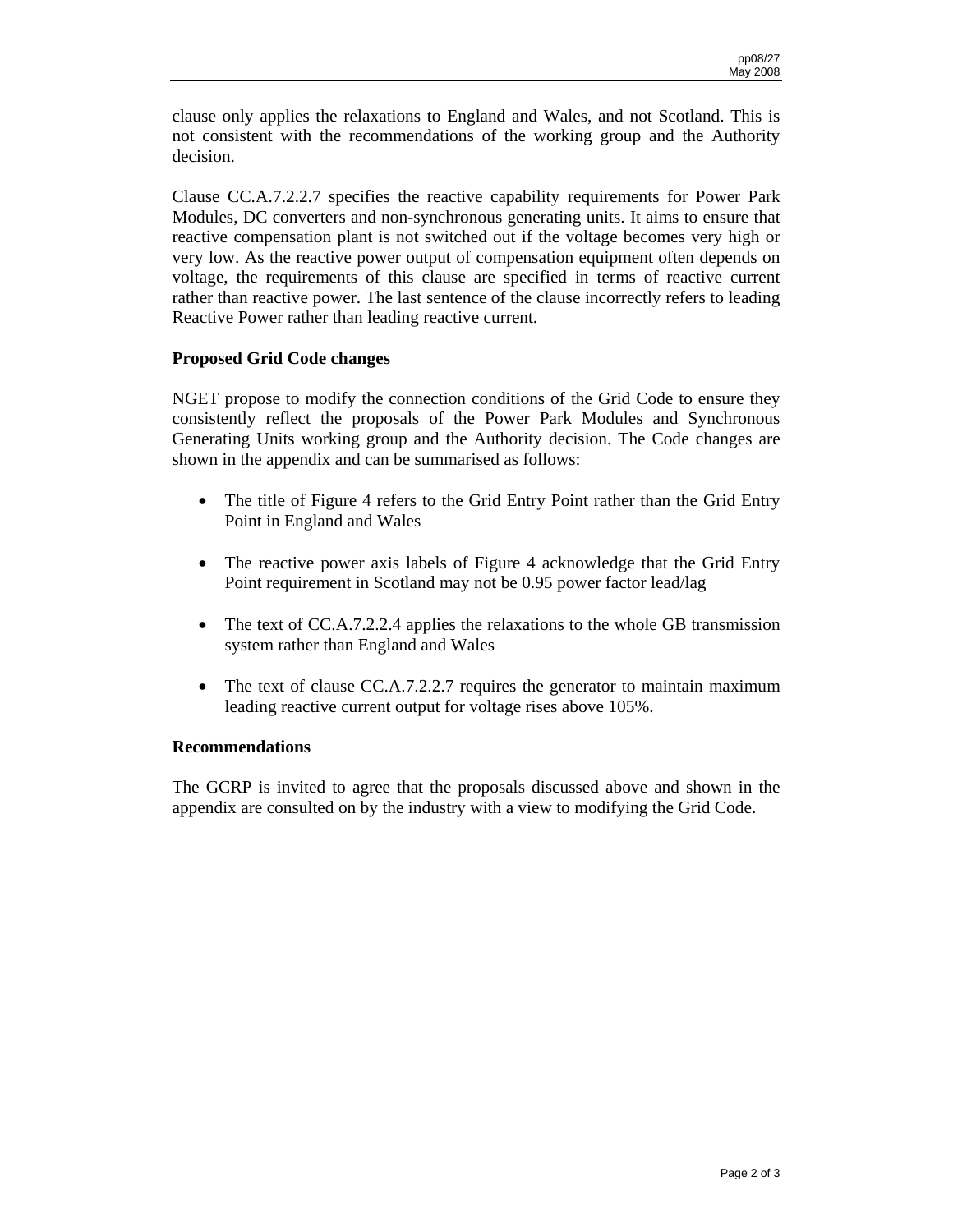Appendix – proposed Grid Code modifications

Proposed additions are shown in red, deletions with a line through.

CC.6.3.4 At the **Grid Entry Point** the **Active Power** output under steady state conditions of any **Generating Unit, DC Converter** or **Power Park Module** directly connected to the **GB Transmission System** should not be affected by voltage changes in the normal operating range specified in paragraph CC.6.1.4 by more than the change in **Active Power** losses at reduced or increased voltage. The **Reactive Power**  output under steady state conditions should be fully available within the voltage range ±5% at 400kV, 275kV and 132kV and lower voltages, except for a **Power Park Module** or **Non-synchronous Generating Unit** if **Embedded** at 33kV and below (or directly connected to the **GB Transmission System** at 33kV and below) where the requirement shown in Figure 4 applies.

Voltage at **Grid Entry Point** in England and Wales or **User System Entry Point** if **Embedded** (% of Nominal) at 33 kV and below



Figure 4

CC.A.7.2.2.4 Figure CC.A.7.2.2b shows the required envelope of operation for **Non-Synchronous Generating Units**, **DC Converters** and **Power Park Modules** except for those **Embedded** at 33kV and below or directly connected to the **GB Transmission System** in England and Wales at 33kV and below. It should be noted that where the **Reactive Power**